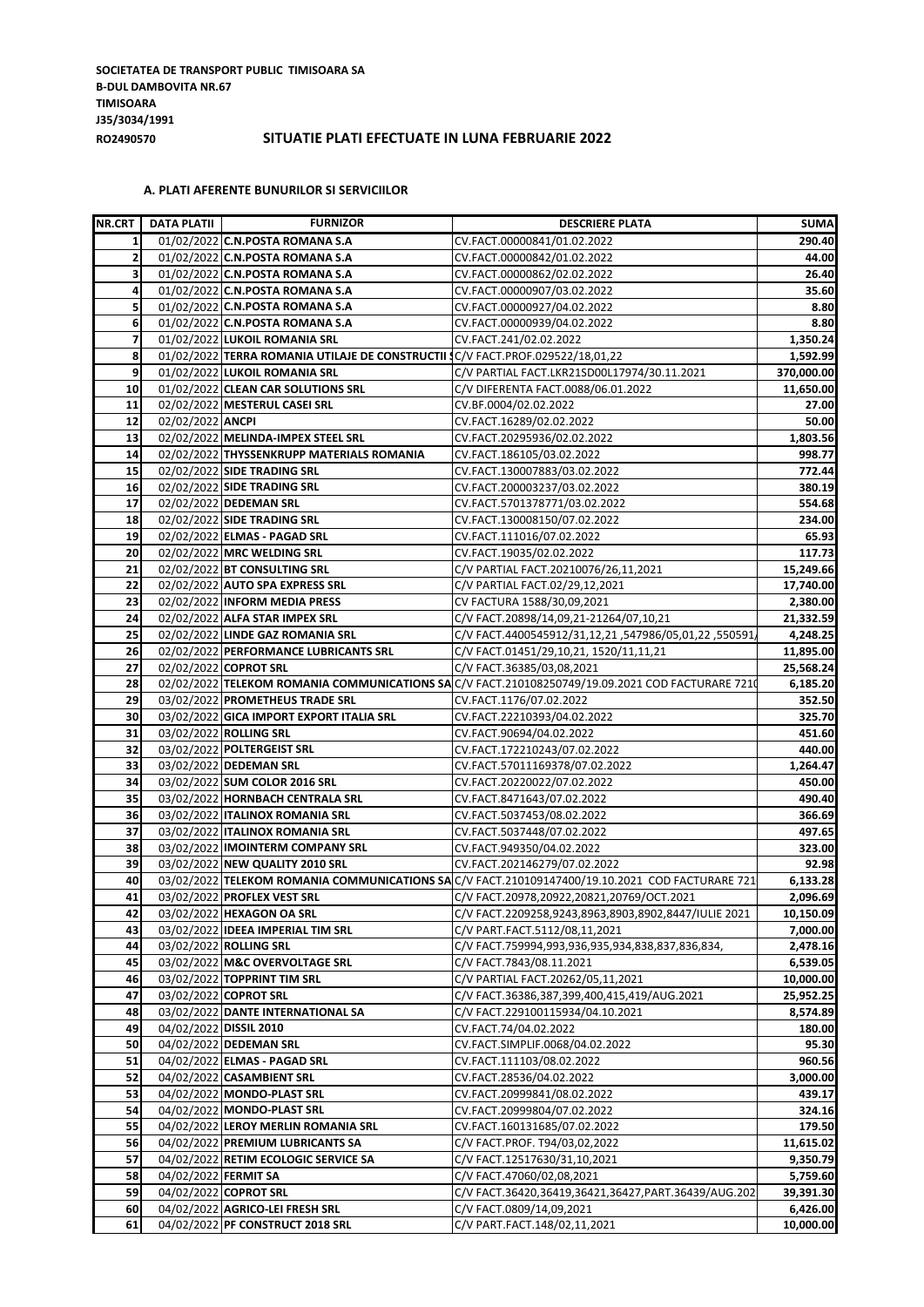| 62  |                 | 04/02/2022 LUKOIL ROMANIA SRL                                                | C/V PARTIAL FACT.17974/30,11,21                                                            | 600,000.00 |
|-----|-----------------|------------------------------------------------------------------------------|--------------------------------------------------------------------------------------------|------------|
| 63  |                 | 04/02/2022 COPROT SRL                                                        | C/V DIF.F.36439,F.36457,36464,PART.36465/AUGUST 2021                                       | 79,913.52  |
| 64  |                 | 04/02/2022 CARANDA BATERII SRL                                               | C/V FACT.13989/14,09,21; 14085/11,10,21                                                    | 8,961.06   |
| 65  |                 | 07/02/2022 PREMIUM LUBRICANTS SA                                             | CV.FACT. 300291/03.02.2022                                                                 | 4,986.34   |
| 66  |                 | 07/02/2022 COMANDOR SRL                                                      | C/V FACT.202107528/07,09,2021                                                              | 6,522.39   |
| 67  |                 | 07/02/2022 BOTA DRAGOS PRESSALERT PFA                                        | C/V FACT.133/22,10,21                                                                      | 1,666.00   |
| 68  |                 | 07/02/2022 AHY OFFICE SRL                                                    | C/V FACT.167/22,10,2021                                                                    | 1,666.00   |
| 69  |                 | 07/02/2022 SPATYARD BOATS SRL                                                |                                                                                            |            |
|     |                 |                                                                              | C/V FACT.102/04,02,2022                                                                    | 10,305.19  |
| 70  |                 | 07/02/2022 FELBERMAYR ROMANIA SRL                                            | C/V FACT.2920/27,12,2021                                                                   | 17,667.93  |
| 71  |                 | 07/02/2022 DIRECTIA FISCALA MUN.TM                                           | C/V CHELT.COMUNICARE SOMATIE PV.3443                                                       | 5.00       |
| 72  |                 | 07/02/2022 MUNICIPIUL TIMISOARA                                              | C/V FACT.39219/16,11,21 DOS EXEC.24481/10,01,22                                            | 1,729.95   |
| 73  |                 | 07/02/2022 MUNICIPIUL TIMISOARA                                              | C/V PART.FACT.38114/01,09,2021 DOS.EX.24481/10,01,22                                       | 125,000.00 |
| 74  |                 | 07/02/2022 ADMINISTRATIA FONDULUI DE MEDIU                                   | C/V FOND DE MEDIU DECEMBRIE 2021                                                           | 27.00      |
| 75  |                 | 07/02/2022 EXPERT PRO LIGHT SRL                                              | C/V FACT.19897/09,06,2021                                                                  | 10,143.94  |
| 76  |                 | 08/02/2022 CANAMAR SRL                                                       | CV.FACT.26546/28.01.2022                                                                   | 1,510.65   |
| 77  |                 | 08/02/2022 C.N.POSTA ROMANA S.A                                              | CV.FACT.00001023/08.02.2022                                                                | 96.80      |
| 78  |                 | 08/02/2022 C.N.POSTA ROMANA S.A                                              | CV.FACT.00001052/09.02.2022                                                                | 8.80       |
| 79  |                 | 08/02/2022 C.N.POSTA ROMANA S.A                                              | CV.FACT.00001079/09.02.2022                                                                | 17.60      |
|     |                 |                                                                              |                                                                                            |            |
| 80  |                 | 08/02/2022 C.N.POSTA ROMANA S.A                                              | CV.FACT.00001105/11.02.2022                                                                | 52.80      |
| 81  |                 | 08/02/2022 TIM CICLOP SRL                                                    | CV.FACT.443312/04.02.2022                                                                  | 30.00      |
| 82  |                 | 08/02/2022 TIM CICLOP SRL                                                    | CV.FACT.284551/03.02.2022                                                                  | 109.09     |
| 83  |                 | 08/02/2022 NOTABIL PEP FRANCHISE SRL                                         | CV.FACT.41335/07.02.2022                                                                   | 308.10     |
| 84  |                 | 08/02/2022 LEROY MERLIN ROMANIA SRL                                          | CV.FACT.070009728/09.02.2022                                                               | 41.50      |
| 85  |                 | 08/02/2022 IDENTITEHNICA BMI SRL                                             | CV.FACT.1976/07.02.2022                                                                    | 1,666.00   |
| 86  |                 | 08/02/2022 M&C OVERVOLTAGE SRL                                               | CV.FACT.7988/10.02.2022                                                                    | 1,963.50   |
| 87  |                 | 08/02/2022 M&C OVERVOLTAGE SRL                                               | CV.FACT.7978/04.02.2022                                                                    | 333.20     |
| 88  |                 | 08/02/2022 NOTABIL PEP FRANCHISE SRL                                         | CV.FACT.41351/09.02.2022                                                                   | 94.30      |
| 89  |                 | 08/02/2022 AUTO-OVAROM SRL                                                   | CV.FACT.2022110248/08.02.2022                                                              | 84.16      |
|     |                 |                                                                              |                                                                                            |            |
| 90  |                 | 08/02/2022 LUSALI GROUP SRL                                                  | CV.FACT.1002515/03.02.2022                                                                 | 45.00      |
| 91  |                 | 08/02/2022 LOAD SYS GROUP SRL                                                | CV.FACT.302534/08.02.2022                                                                  | 1,190.00   |
| 92  |                 | 08/02/2022 IDEEA IMPERIAL TIM SRL                                            | C/V DIF.FACT.5112/08,11,21, F.5118/08,11,21                                                | 7,620.34   |
| 93  |                 | 08/02/2022 CLEAN CAR SOLUTIONS SRL                                           | C/V PART.FACT.0092/07,02,2022                                                              | 20,000.00  |
| 94  |                 | 08/02/2022 LUKOIL ROMANIA SRL                                                | C/V PART.FACT.LKR21SD00L17974/30,11,2021                                                   | 50,000.00  |
| 95  |                 | 08/02/2022 VERTIQUAL ENGINEERING SRL                                         | C/V PART.F.9840/02,11,2021                                                                 | 10,000.00  |
| 96  |                 | 09/02/2022 DEDEMAN SRL                                                       | CV.FACT.SIMPLIF.0034/10.02.2022                                                            | 138.90     |
| 97  |                 | 09/02/2022 MONDO-PLAST SRL                                                   | CV.FACT.20999873/09.02.2022                                                                | 497.42     |
| 98  |                 | 09/02/2022   ITALINOX ROMANIA SRL                                            | CV.FACT.5037464/09.02.2022                                                                 | 3,305.06   |
| 99  |                 | 09/02/2022 FEROBANAT SRL                                                     | CV.FACT.24789/09.02.2022                                                                   | 454.00     |
| 100 |                 | 09/02/2022 FAN COURIER EXPRESS SRL                                           | CV.FACT.40412061102/10.02.2022                                                             | 30.46      |
| 101 |                 | 09/02/2022 DHL INTERNATIONAL ROMANIA SRL                                     | CV.FACT.1567700/10.02.2022                                                                 | 183.62     |
|     |                 |                                                                              |                                                                                            |            |
| 102 |                 | 09/02/2022 BIR.ROM.DE METROLOGIE LEGALA                                      | CV.FACT.22700052/09.02.2022                                                                | 357.00     |
| 103 |                 | 09/02/2022 MERCEDES BENZ TRUCKS&BUSES ROMANIA C/V FACT.1800007791/29,12,2021 |                                                                                            | 3,180.29   |
| 104 |                 | 09/02/2022 PENTAGON SRL                                                      | C/V FACT.122112541;564;760;970;4359;5066;PART.6475/2                                       | 8,500.00   |
| 105 |                 | 09/02/2022 PENTAGON SRL                                                      | C/V DIF.F.122116475; F.122124181/2021                                                      | 2,161.86   |
| 106 |                 | 09/02/2022 CONSULTANT AA BROKER DE ASIGURARE SRC/V RATA 9 CASCO AUTOTRISME   |                                                                                            | 5,046.60   |
| 107 |                 | 09/02/2022 HEXAGON OA SRL                                                    | C/V FACT.2209261,2210203,546,547/2021                                                      | 10,342.17  |
| 108 |                 | 09/02/2022 CARANDA BATERII SRL                                               | C/V FACT.14086/11,10,2021                                                                  | 11,419.00  |
| 109 |                 | 09/02/2022 CLEAN CAR SOLUTIONS SRL                                           | C/V PART.FACT.0092/07,02,2022                                                              | 10,000.00  |
| 110 |                 | 09/02/2022 EXPERT PRO LIGHT SRL                                              | C/V FACT.19910/30,06,2021                                                                  | 10,741.77  |
| 111 |                 |                                                                              | 09/02/2022 SOC METROPOLITANA DE TRANSPORT TIMISC/V FACT.2021590/18,10,21, 2021632/04,11,21 | 6,426.00   |
| 112 |                 | 10/02/2022 ELKIM SPECIAL SRL                                                 | CV.FACT.0140/10.02.2022                                                                    | 3,075.54   |
| 113 |                 | 10/02/2022 SARC SUDEX SRL                                                    | CV.FACT.220253/09.02.2022                                                                  | 2,015.00   |
|     |                 |                                                                              |                                                                                            |            |
| 114 |                 | 10/02/2022 LAROIAS COMPUTERS SRL                                             | CV.FACT.3951/10.02.2022                                                                    | 300.00     |
| 115 |                 | 10/02/2022 IDEEA IMPERIAL TIM SRL                                            | C/V FACT.5129/11,11,2021                                                                   | 6,459.32   |
| 116 |                 | 10/02/2022 GOODIGITAL SRL                                                    | C/V FACT.011/31,01,2022                                                                    | 571.85     |
| 117 |                 | 10/02/2022 CONSULTANT AA BROKER DE ASIGURARE SRC/V RATA 10 CASCO AUTOTURISME |                                                                                            | 5,046.60   |
| 118 |                 | 10/02/2022 CLEAN CAR SOLUTIONS SRL                                           | C/V DIF.FACT.0092/07,02,2022                                                               | 11,650.00  |
| 119 |                 | 10/02/2022 LUKOIL ROMANIA SRL                                                | C/V PART.FACT.LKR21SD00L17974/30,11,2021                                                   | 29,000.00  |
| 120 |                 | 10/02/2022 CREATIVE MEDIA SRL                                                | C/V DIF.FACT.4598/17,09,2021                                                               | 12,150.87  |
| 121 |                 | 10/02/2022 COMPANY DATA SRL                                                  | C/V FACT.13005/01,02,2022                                                                  | 238.00     |
| 122 | 10/02/2022 CTCE |                                                                              | C/V FACT.138274/25,01,2022                                                                 | 155.70     |
| 123 |                 | 10/02/2022 CARTO-PLAST SRL                                                   | C/V FACT.10518/20,01,2022                                                                  | 180.05     |
| 124 |                 | 10/02/2022 CENTRUL DE PREGATIRE PT PERSONALUL DIIC/V FACT.22578/31,01,2022   |                                                                                            | 110.00     |
| 125 |                 | 10/02/2022 UNIVERSITATEA POLITEHNICA TIMISOARA                               | C/V FACT.165518/25,01,2022                                                                 | 18.00      |
|     |                 |                                                                              |                                                                                            |            |
| 126 |                 | 10/02/2022 COMUNA GHIRODA                                                    | C/V FACT.165/02,02,2022                                                                    | 31.79      |
| 127 |                 | 10/02/2022 ADM BAZINALA DE APA BANAT                                         | C/V FACT.223103/13,01,2022                                                                 | 62.28      |
| 128 |                 | 11/02/2022 SPITALUL CLINIC CF.1 WITTING                                      | CV.FACT.002368/18.01.2022                                                                  | 250.00     |
| 129 |                 | 11/02/2022 DEDEMAN SRL                                                       | CV.FACT.SIMPLIF.0408/10.02.2022                                                            | 191.64     |
| 130 |                 | 11/02/2022 LEROY MERLIN ROMANIA SRL                                          | CV.FACT.010012346/10.02.2022                                                               | 170.65     |
| 131 |                 | 11/02/2022 POLTERGEIST SRL                                                   | CV.FACT.052210477/11.02.2022                                                               | 96.00      |
| 132 |                 | 11/02/2022 CASAMBIENT SRL                                                    | CV.FACT.28556/11.02.2022                                                                   | 4,600.00   |
| 133 |                 | 11/02/2022 FAN COURIER EXPRESS SRL                                           | CV.FACT.SIMPLIF.70422115002/11.02.2022                                                     | 23.32      |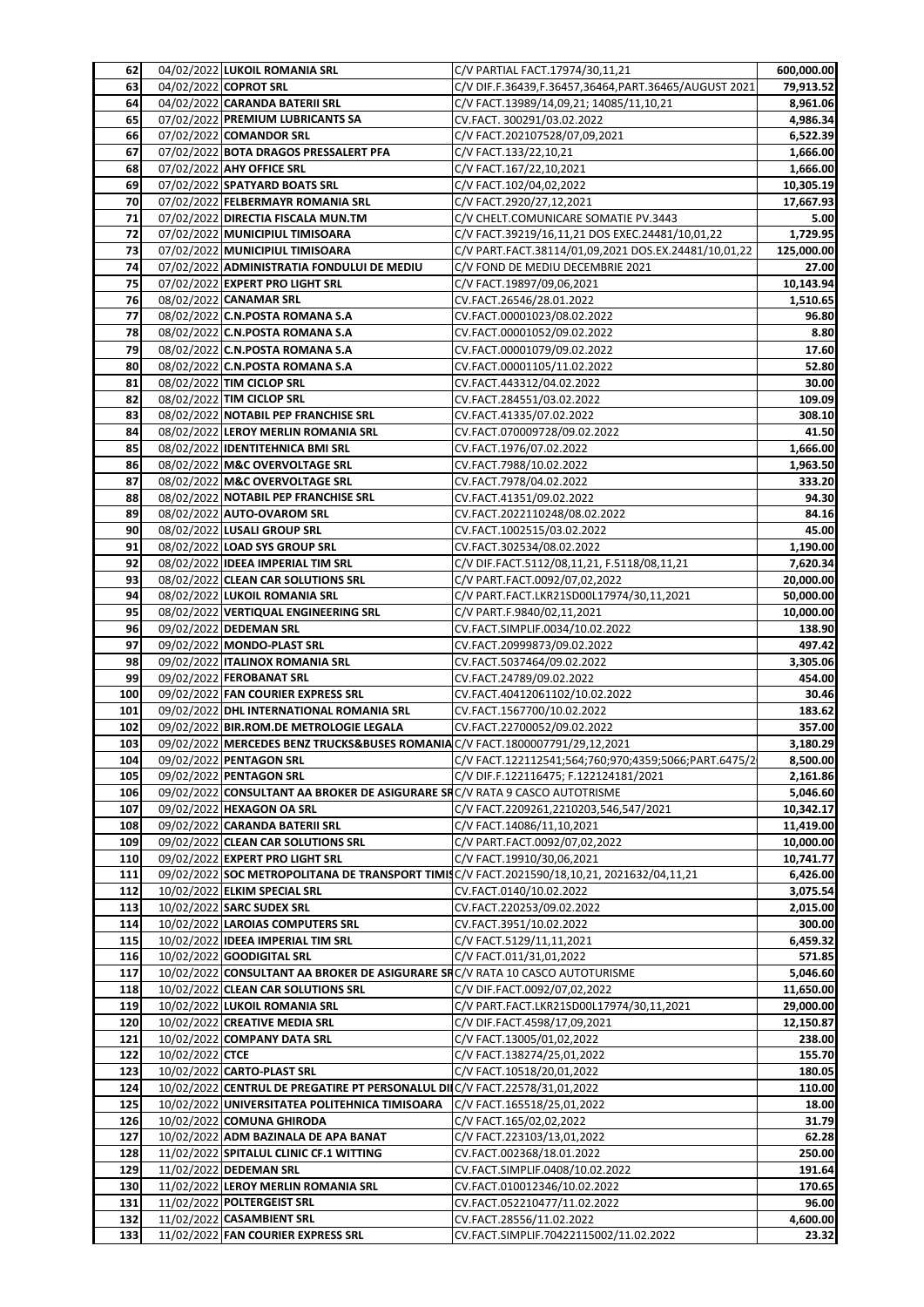| 134 |                    | 11/02/2022 DEDEMAN SRL                      | CV.FACT.SIMPLIF.0104/14.02.2022                | 4.71       |
|-----|--------------------|---------------------------------------------|------------------------------------------------|------------|
| 135 |                    | 11/02/2022 MANETON SRL                      | CV.FACT.0144/11.02.2022                        | 240.00     |
| 136 |                    | 11/02/2022 MUGAMBO SRL                      | CV.FACT.0317/11.02.2022                        | 240.00     |
| 137 |                    | 11/02/2022 E-XAND CONSULTING SRL            | CV.FACT.0000182/11.02.2022                     | 2,360.00   |
| 138 |                    | 11/02/2022 BLITZ SECURITY SERVICES SRL      | C/V FACT.2216/26,01,2022                       | 750.00     |
| 139 |                    | 11/02/2022 PILKINGTON AUTOMOTIVE ROMANIA SA | C/V FACT.840389081/17,11,2021                  | 4,699.94   |
| 140 |                    | 11/02/2022 VIKMAR SERV SRL                  | C/V FACT.6173;6174/16,07,2021, 6345/08,09,21   | 2,352.63   |
| 141 |                    | 11/02/2022 LUKOIL ROMANIA SRL               | C/V DIF.FACT.17974/30,11,2021                  | 287,612.53 |
| 142 |                    | 11/02/2022 MUNICIPIUL TIMISOARA             | C/V DIF.F.38114/01,09,21 DOS.EX.24481/10,01,22 | 23,000.00  |
| 143 | 11/02/2022 SMTT    |                                             | C/V FACT.2021656-20220066                      | 16,065.00  |
| 144 |                    | 11/02/2022 EXPLOMED SRL                     | C/V FACT.21792/01,09,2021                      | 17,095.00  |
| 145 | 11/02/2022 B&T SRL |                                             | C/V RESTITUIRE GARANTIE PARTICIPARE LICITATIE  | 11,970.00  |
| 146 |                    | 11/02/2022 EXPERT PRO LIGHT SRL             | C/V FACT.19935;19936;19934;19941/2021          | 31,761.34  |
| 147 |                    | 11/02/2022 VERTIQUAL ENGINEERING SRL        | C/V PART.FACT.9840/02,11,2021                  | 13,780.00  |
| 148 |                    | 11/02/2022 ROCKA GENCO SRL                  | C/V PART.FACT.51094/16,08,21                   | 18,520.00  |
| 149 |                    | 11/02/2022 TONER PLUS SRL                   | C/V FACT.458,461,485,494,496/2021              | 3,480.18   |
| 150 |                    | 11/02/2022 MYKE DISTRIB SRL                 | C/V FACT.4008534;4008540/2021                  | 2,748.90   |
| 151 |                    | 11/02/2022 ATMA GRUP SRL                    | C/V FACT.213021/18,06,21                       | 3,279.40   |
| 152 |                    | 11/02/2022 VEST IMAGE PRODUCTION SRL        | C/V FACT.1474/05,10,21                         | 1,190.00   |
| 153 |                    | 11/02/2022 TOOLBOX DYNAMIC MEDIA SRL        | C/V FACT.60/01,10,21                           | 1,190.00   |
| 154 |                    | 11/02/2022 MUSAT OANA PFA                   | C/V FACT.886/01,10,21                          | 800.00     |
| 155 |                    | 11/02/2022 LOGOS CONSULTING SRL             | C/V FACT.3715/28,10,21                         | 1,190.00   |
| 156 |                    | 11/02/2022 INFORM MEDIA PRESS SRL           | C/V FACT.1663/29,10,21                         | 1,190.00   |
| 157 |                    | 11/02/2022 FOUR MEDIA SRL                   | C/V FACT.1937/04,10,21                         | 1,190.00   |
| 158 |                    | 14/02/2022 ELMAS - PAGAD SRL                | CV.FACT.111518/18.02.2022                      | 593.81     |
| 159 |                    | 14/02/2022 DEDEMAN SRL                      | CV.FACT.SIMPLIF.0130/14.02.2022                | 51.86      |
| 160 |                    | 14/02/2022 FAN COURIER EXPRESS SRL          | CV.FACT.40452061104/14.02.2022                 | 20.83      |
| 161 |                    | 14/02/2022 FAN COURIER EXPRESS SRL          | CV.FACT.40462479001/15.02.2022                 | 20.83      |
| 162 |                    | 14/02/2022 HORNBACH CENTRALA SRL            | CV.FACT.8489090/14.02.2022                     | 43.60      |
| 163 |                    | 14/02/2022 SIDE TRADING SRL                 | CV.FACT.130008790/14.02.2022                   | 122.60     |
| 164 |                    | 14/02/2022 SIDE TRADING SRL                 | CV.FACT.200003247/14.02.2022                   | 1,615.67   |
| 165 |                    | 14/02/2022 HORNBACH CENTRALA SRL            | CV.FACT.8489040/14.02.2022                     | 120.00     |
| 166 |                    | 14/02/2022 SIDE TRADING SRL                 | CV.FACT.130009050/16.02.2022                   | 152.40     |
| 167 |                    | 14/02/2022 SIDE TRADING SRL                 | CV.FACT.130009141/17.02.2022                   | 216.60     |
| 168 |                    | 14/02/2022 ROLLING SRL                      | CV.FACT.648029/18.02.2022                      | 257.14     |
| 169 |                    | 14/02/2022 ARTICA SRL                       | CV.FACT.67452/14.02.2022                       | 137.75     |
| 170 | 14/02/2022 AURA SA |                                             | CV.FACT.220473/11.02.2022                      | 705.67     |
| 171 |                    | 14/02/2022 METRO CASH&CARRY ROMANIA SRL     | CV.FACT.2012000008006769/16.02.2022            | 38.29      |
| 172 |                    | 14/02/2022 METHOD TOOLS SRL                 | CV.FACT.0399/14.02.2022                        | 583.10     |
| 173 |                    | 14/02/2022 IZOCOR PROTECTION SRL            | CV.FACT.12570/11.02.2022                       | 174.50     |
| 174 |                    | 14/02/2022 C.N.POSTA ROMANA S.A             | CV.FACT.00001142/14.02.2022                    | 35.20      |
| 175 |                    | 14/02/2022 C.N.POSTA ROMANA S.A             | CV.FACT.00001211/16.02.2022                    | 123.20     |
| 176 |                    | 14/02/2022 C.N.POSTA ROMANA S.A             | CV.FACT.00001232/17.02.2022                    | 140.80     |
| 177 |                    | 14/02/2022 SOCIETATEA COOPERATIVA PROGRESUL | C/V FACT.7566/11,02,2022                       | 5,712.00   |
| 178 | 14/02/2022 CTCE    |                                             | C/V FACT.125833/13,09,2021                     | 1,309.00   |
| 179 |                    | 14/02/2022 PILKINGTON AUTOMOTIVE ROMANIA SA | C/V FACT.840393745/10,01,2022                  | 3,658.64   |
| 180 |                    | 14/02/2022 MUSAT OANA PFA                   | C/V FACT.901/01,11,2021                        | 800.00     |
| 181 |                    | 14/02/2022 REGISTRUL AUTO ROMAN RA          | C/V FACT.241070754/01,02,2022                  | 1,451.37   |
| 182 |                    | 14/02/2022 CONEX ELECTRONIC SRL             | C/V FACT.8828/26,10,2021                       | 520.00     |
| 183 |                    | 14/02/2022 CAMERA DE COMERT SI INDUSTRIE    | C/V FACT.21086/16,04,21; 21430/14,07,21        | 600.00     |
| 184 |                    | 14/02/2022 RMB CASA AUTO TIMISOARA SRL      | C/V FACT.2363554/14,02,2022                    | 1,228.67   |
| 185 |                    | 15/02/2022 OFFICE SHOP SRL                  | CV.FACT.22-130/17.02.2022                      | 145.00     |
| 186 |                    | 15/02/2022 DEDEMAN SRL                      | CV.FACT.SIMPLIF.0208/17.02.2022                | 222.73     |
| 187 |                    | 15/02/2022 TIM CICLOP SRL                   | CV.FACT.284721/11.02.2022                      | 25.46      |
| 188 |                    | 15/02/2022 IDENTITEHNICA BMI SRL            | CV.FACT.1984/14.02.2022                        | 3,332.00   |
| 189 |                    | 15/02/2022 DEDEMAN SRL                      | CV.FACT.57004151093/17.02.2022                 | 1,083.41   |
| 190 |                    | 15/02/2022 LUKOIL ROMANIA SRL               | CV.FACT.LKR22TM39B00284/16.02.2022             | 588.57     |
| 191 |                    | 15/02/2022 AUTO CONCEPT TIM SRL             | CV.FACT.4208/14.02.2022                        | 506.00     |
| 192 |                    | 15/02/2022 ARABESQUE SRL                    | C/V FACT.5065038;5065039;5064996;5065259/2021  | 2,178.35   |
| 193 |                    | 15/02/2022 POLYDIS SRL                      | C/V FACT.13723/10,02,2022                      | 2,121.12   |
| 194 |                    | 15/02/2022 BOTA DRAGOS PRESSALERT PFA       | C/V FACT.150/22,11,21; 170/14,12,21            | 3,332.00   |
| 195 |                    | 16/02/2022 POLTERGEIST SRL                  | CV.FACT.SIMPLIF.0025/16.02.2022                | 60.00      |
| 196 |                    | 16/02/2022 DEDEMAN SRL                      | CV.FACT.57006117509/17.02.2022                 | 1,307.28   |
| 197 |                    | 16/02/2022 ELMAS - PAGAD SRL                | CV.FACT.111504/18.02.2022                      | 2,821.94   |
| 198 |                    | 16/02/2022 FOREST ONE SRL                   | CV.FACT.21270/17.02.2022                       | 807.00     |
| 199 |                    | 16/02/2022 AHY OFFICE SRL                   | C/V FACT.192/22,11,21; 210/14,12,21            | 3,332.00   |
| 200 |                    | 16/02/2022 PARTOS SRL                       | C/V FACT.90114/23,07,2021                      | 4,974.20   |
| 201 |                    | 17/02/2022 COPROT SRL                       | C/V FACTURI 2021                               | 575,577.00 |
| 202 |                    | 17/02/2022 EXPERT PRO LIGHT SRL             | C/V FACT.19955,19956,19969,19970/2021          | 38,614.88  |
| 203 |                    | 17/02/2022 SPATYARD BOATS SRL               | C/V FACT.103/10,02,2022                        | 10,513.65  |
| 204 |                    | 17/02/2022 ALFA STAR IMPEX SRL              | C/V FACT.21265,21266,21267/2021                | 22,993.00  |
| 205 |                    | 17/02/2022 HEXAGON OA SRL                   | C/V FACT.2210548-2213986/2021                  | 10,874.14  |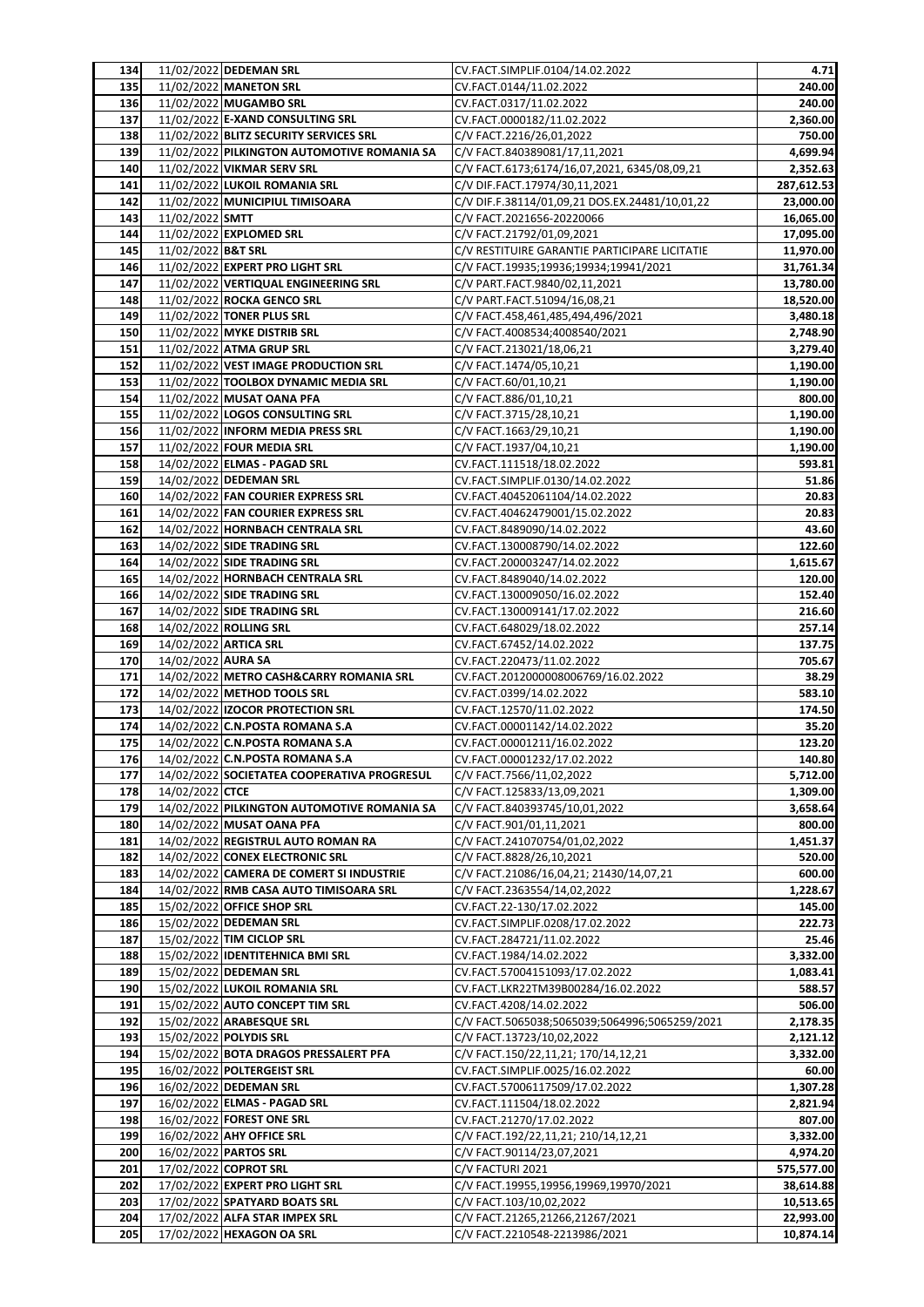| 206 |                     | 17/02/2022 RMB CASA AUTO TIMISOARA SRL        | C/V FACT.2061421,1424,1425,1426,1429,1436,1456/2021     | 17,231.42 |
|-----|---------------------|-----------------------------------------------|---------------------------------------------------------|-----------|
| 207 |                     | 17/02/2022 TOALETE ECOLOGICE SRL              | C/V FACT.039072/29,10,2021                              | 9,817.50  |
| 208 |                     | 17/02/2022 ROCKA GENCO SRL                    | C/V PART.FACT.51094/16,08,21                            | 10,000.00 |
| 209 |                     | 17/02/2022 BT CONSULTING SRL                  | C/V PART.FACT.20210076/26,11,21                         | 10,000.00 |
| 210 |                     | 17/02/2022 SMART CHOICE SRL                   | C/V FACT.23200,23606,23633/2021                         | 5,991.65  |
| 211 |                     | 17/02/2022 E.ON ENERGIE ROMANIA SA            | C/V FACT.DECEMBR.2021                                   | 10.095.29 |
| 212 |                     | 18/02/2022 SPITALUL GENERAL C.F.DR.TR.SEVERIN | CV.FACT.13/16.02.2022                                   | 300.00    |
| 213 |                     | 18/02/2022 C.N.POSTA ROMANA S.A               | CV.FACT.001265/18.02.2022                               | 26.40     |
| 214 |                     | 18/02/2022 C.N.POSTA ROMANA S.A               | CV.FACT.00001312/21.02.2022                             | 44.00     |
| 215 |                     | 18/02/2022 C.N.POSTA ROMANA S.A               | CV.FACT.00001354/22.02.2022                             | 61.60     |
| 216 |                     | 18/02/2022 C.N.POSTA ROMANA S.A               | CV.FACT.00001409/23.02.2022                             | 79.20     |
| 217 |                     | 18/02/2022 CASAMBIENT SRL                     | CV.FACT.28574/18.02.2022                                | 5,000.00  |
| 218 |                     | 18/02/2022 CONSTANTIN MIHAELA                 | CV.DP.84 /18.02.2022 CV AB.GEN.30 ZILE INCARCAT GRESIT  | 135.00    |
| 219 |                     | 18/02/2022 RUSU VIOLETA                       | CV.DP.85/18.02.2022 CV.AB.1LINIE 7 ZILE INCARCAT RESIT  | 20.00     |
| 220 |                     | 18/02/2022 ASCHEM OIL SRL                     | C/V RESTITUIRE GARANTIE PARTICIPARE LICITATIE           | 443.00    |
| 221 |                     | 18/02/2022 ADMINISTRATIA FONDULUI DE MEDIU    | C/V FOND DE MEDIU IANUARIE 2022                         | 19.00     |
| 222 | 18/02/2022 WURTH    |                                               | C/V FACT, 382267/11, 10, 2021                           | 6,830.61  |
| 223 |                     | 18/02/2022 AL STING TIMSERV                   | C/V FACT.3294/06,09,F.3544/23,12,F.3562/06,01,2022,F.35 | 3,164.21  |
| 224 |                     | 18/02/2022 ACG FIRST SRL                      | C/V FACT.897/17,02,2022                                 | 4,046.00  |
| 225 |                     | 18/02/2022 A.R.R.AG.TIMIS                     | C/V 86 COPII CONFORME LICENTE COM.                      | 22,401.00 |
| 226 |                     | 18/02/2022 ALFA STAR IMPEX SRL                | C/V FACT.21268/07,10F/.21269/07,10,F.21271/07,10,F.212  | 26,618.74 |
| 227 |                     | 18/02/2022 COPROT SRL                         | C/V PARTIAL FACTURA 36664/04,10,2021                    | 10,074.44 |
| 228 |                     | 21/02/2022 DEDEMAN SRL                        | CV.FACT.8200724347/22.02.2022                           | 523.82    |
| 229 |                     | 21/02/2022 DEDEMAN SRL                        | CV.FACT.8201048055/21.02.2022                           | 1,306.70  |
| 230 |                     | 21/02/2022 TIM CICLOP SRL                     | CV.FACT.323146/22.02.2022                               | 26.10     |
| 231 |                     | 21/02/2022 ELMAS - PAGAD SRL                  | CV.FACT.111668/22.02.2022                               | 717.93    |
| 232 |                     | 21/02/2022 TRANSFER MULTISORT ELEKTRONIK SRL  | CV.FACT.4221011089/18.02.2022                           | 1,602.43  |
| 233 |                     | 21/02/2022 FAN COURIER EXPRESS SRL            | CV.FACT.SIMPLIF.70522604406/21.02.2022                  | 76.99     |
| 234 |                     | 21/02/2022 DANTE INTERNATIONAL SA             | CV.FACT.221600072850/24.02.2022                         | 424.97    |
| 235 |                     | 21/02/2022 EQT SHOP ONLINE SRL                | CV.FACT.3851/23.02.2022                                 | 180.01    |
| 236 |                     | 21/02/2022 SPITALUL GENERAL C.F.DR.TR.SEVERIN | CV.FACT.15/16.02.2022                                   | 310.00    |
| 237 |                     | 21/02/2022 LIDI'S COMPANY SRL                 | CV.FACT.4429/21.02.2022                                 | 3,570.00  |
| 238 |                     | 21/02/2022 COPROT SRL                         | C/V PARTIAL FACT.36664/04,10,2021                       | 20,000.00 |
| 239 |                     | 21/02/2022 ALFA STAR IMPEX SRL                | C/V FACT.21270/07,10,2021                               | 10,569.27 |
| 240 |                     | 21/02/2022 CLEAN CAR SOLUTIONS SRL            | C/V PARTIAL FACT.94/14,02,2022                          | 9,650.00  |
| 241 |                     | 21/02/2022 AUTO DAMARO SERVICE SRL            | C/V FAC.1170;1171;1172;1183/2021                        | 6,319.57  |
| 242 |                     | 21/02/2022 AUTO DAMARO SERVICE SRL            | C/V PARTIAL FACT.1173/11,05,2021                        | 1,781.23  |
| 243 |                     | 21/02/2022 TRANSFER MULTISORT ELEKTRONIK SRL  | C/V FACT.PROF.4225002630/11,02,2022                     | 1,796.21  |
| 244 | $22/02/2022$ CECCAR |                                               | CV.DP.91/22.02.2022                                     | 1,400.00  |
| 245 |                     | 22/02/2022 LIVILA AUTOSERVICE SRL             | CV.FACT.503/17.02.2022                                  | 880.00    |
| 246 |                     | 22/02/2022 LIVILA AUTOSERVICE SRL             | CV.FACT.505/22.02.2022                                  | 1,200.00  |
| 247 |                     | 22/02/2022 DEDEMAN SRL                        | CV.FACT.57002158678/23.02.2022                          | 2,219.07  |
| 248 |                     | 22/02/2022 TIM CICLOP SRL                     | CV.FACT.2105910/23.02.2022                              | 238.99    |
|     |                     |                                               | CV.FACT.285036/23.02.2022                               | 25.46     |
| 249 |                     | 22/02/2022 TIM CICLOP SRL                     |                                                         |           |
| 250 |                     | 22/02/2022 COMPUTECH SRL                      | C/V FACT.6994/26,08,2021, FACT.7180/30,09,2021          | 1,854.02  |
| 251 |                     | 22/02/2022 EXPLOMED SRL                       | C/V FACT.21862/07,10,2021, FACT.22021/22,12,2021, FACT  | 9,765.00  |
| 252 |                     | 22/02/2022 COMANDOR SRL                       | C/V FACT.202107766/30,09,2021, FACT.202108359/07,10,2   | 6,736.59  |
| 253 |                     | 22/02/2022 ELECTRIC STILL SRL                 | C/V FACT.20211224/03,11,2021                            | 9,287.95  |
| 254 |                     | 22/02/2022 CLEAN CAR SOLUTIONS SRL            | C/V PARTIAL FACT.94/14,02,2022                          | 10,000.00 |
| 255 |                     | 22/02/2022 XTREME VERTICAL SRL                | C/V FACT.2020066/16,07,2021                             | 9,631.62  |
| 256 |                     | 22/02/2022 ANSORHOLD TM SRL                   | C/V FACT.46/04,11,2021                                  | 6,145.64  |
| 257 |                     | 22/02/2022 SERVICE AUTOMACARALE SRL           | C/V FACT.3979/143,06,2021                               | 7,970.22  |
| 258 |                     | 23/02/2022 LUKOIL ROMANIA SRL                 | CV.FACT.LKR22TM39B00358/23.02.2022                      | 474.81    |
| 259 |                     | 23/02/2022 LUKOIL ROMANIA SRL                 | CV.FACT.LKR22TM39B00357/23.02.2022                      | 1,800.32  |
| 260 |                     | 23/02/2022 BERENZ SPEDITION SRL               | C/V FACT.1219/17,02,2022                                | 205.87    |
| 261 |                     | 23/02/2022 CLEAN CAR SOLUTIONS SRL            | C/V PARTIAL FACTURA 0094/14.02.2022                     | 22,000.00 |
| 262 |                     | 23/02/2022 KLEMAT SRL                         | C/V FACT.58286/14.01,F58284/14.01.2022                  | 3240,37   |
| 263 |                     | 23/02/2022 TOPPRINT TIM SRL                   | C/V PARTIAL FACTURA 20262/05.11.2021                    | 10,000.00 |
| 264 |                     | 23/02/2022 BETON I.D.M                        | C/V PARTIAL FACTURA 22385/06.09.2021                    | 10,000.00 |
| 265 |                     | 23/02/2022 RETIM ECOLOGIC SERVICE SA          | C/V FACT.12608668/30.11.2021                            | 8,080.41  |
| 266 |                     | 23/02/2022 AUTO CREATIVE SRL                  | CV.FACT.3002576/23.02.2022                              | 236.00    |
| 267 |                     | 23/02/2022 BUILD YOUR CAREER SRL              | CV.FACT.04/24.02.2022                                   | 2,000.00  |
| 268 |                     | 23/02/2022 MINISTERUL FINANTELOR BUCURESTI    | CV.CHIT.10000698265/25.02.2022                          | 200.00    |
| 269 |                     | 23/02/2022 MONDO-PLAST SRL                    | CV.FACT.21000389/28.02.2022                             | 69.97     |
| 270 |                     | 23/02/2022 ELMAS - PAGAD SRL                  | CV.FACT.111842/28.02.2022                               | 2,546.30  |
| 271 |                     | 24/02/2022 MUGAMBO SRL                        | CV.FACT.0318/24.02.2022                                 | 240.00    |
| 272 |                     | 24/02/2022 MANETON SRL                        | CV.FACT.0145/24.02.2022                                 | 240.00    |
| 273 |                     | 24/02/2022 E-XAND CONSULTING SRL              | CV.FACT.0001499/24.02.2022                              | 2,080.00  |
| 274 | 24/02/2022 ONRC     |                                               | CV.FACT.1001577/24.02.2022                              | 183.00    |
| 275 |                     | 24/02/2022 C.N.POSTA ROMANA S.A               | CV.FACT.00001444/24.02.2022                             | 52.80     |
|     |                     | 24/02/2022 C.N.POSTA ROMANA S.A               | CV.FACT.00001466/25.02.2022                             | 26.40     |
| 276 |                     |                                               |                                                         |           |